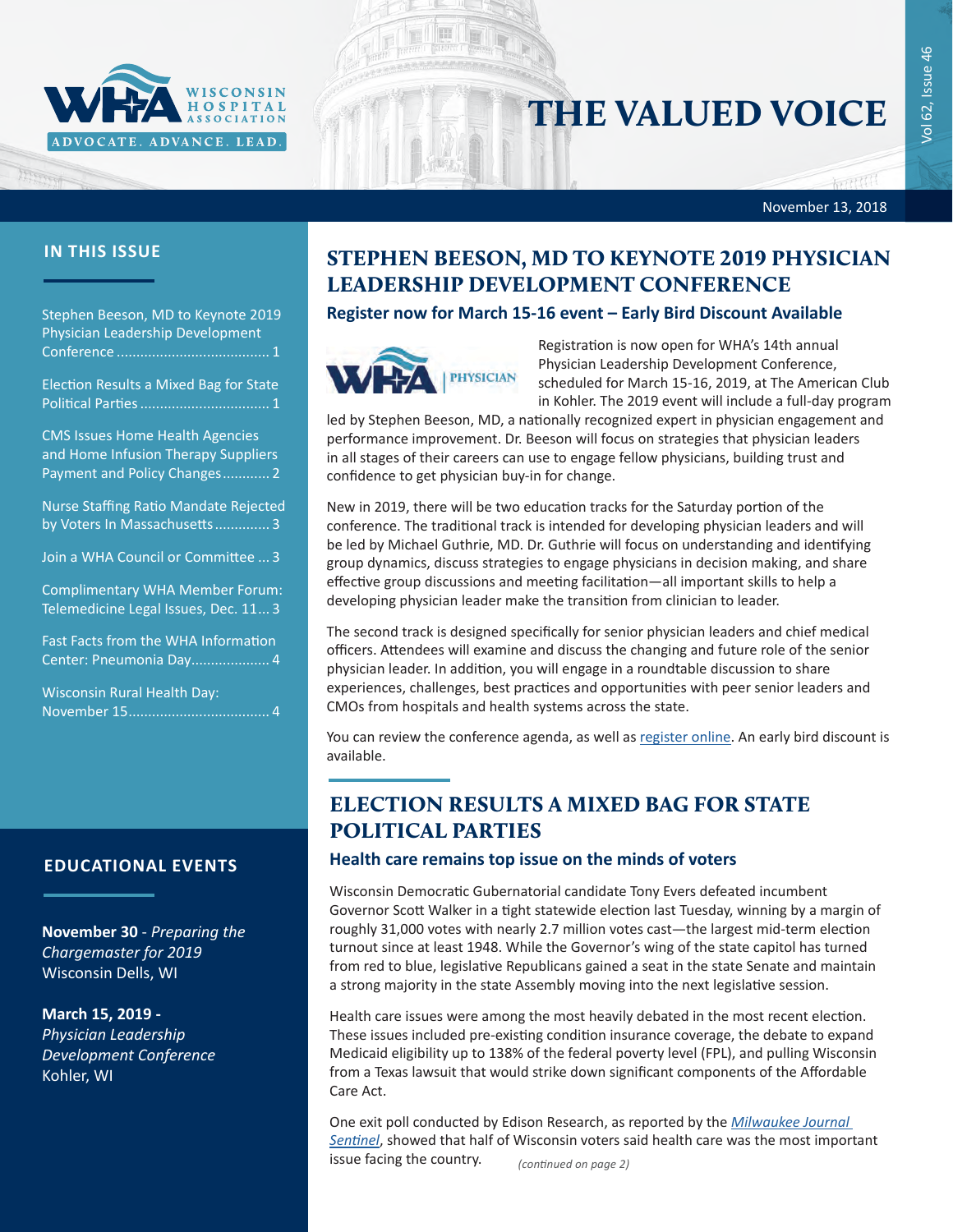#### <span id="page-1-0"></span>**Election Results a Mixed Bag for State Political Parties. . . Continued from page 1**

In Wisconsin, the debate for expanding Medicaid revolves around bringing additional federal revenues into the state. Governor-elect Evers said during a debate with Governor Walker that he would take federal Medicaid money and "plow it into the system and make health care more affordable."

With an Evers' initiated state budget, the Legislature is almost certain to receive a budget bill that includes some version of Affordable Care Act (ACA)-prescribed Medicaid expansion to 138% FPL. As the *[Wisconsin State Journal](https://madison.com/wsj/news/local/health-med-fit/tony-evers-could-bring-significant-changes-to-health-care-in/article_9fdd169a-53ad-5aed-b564-89502536c369.html)* reported on the topic over the weekend, "Eric Borgerding, CEO of the Wisconsin Hospital Association, a powerful bipartisan lobby…[said] 'that's a lot of money that would have to be unwound from the budget.'"

While ACA-prescribed Medicaid expansion may be a priority for Governor-elect Evers, the proposal has already faced pushback from legislative Republicans who are concerned about expanding Medicaid to a larger population. Regardless, the issue will most likely come down to a budget battle between the executive and legislative branches of state government.

# CMS ISSUES HOME HEALTH AGENCIES AND HOME INFUSION THERAPY SUPPLIERS PAYMENT AND POLICY CHANGES



On October 26, the Centers for Medicare & Medicaid Services (CMS) issued a final rule [CMS-1689-F] on Medicare policy changes for home health services and home infusion therapy services for 2019 and 2020.

WHA's Post-Acute Work Group recognized the need for some of these policy changes, which will affect

WHA members because of the impact on post-acute care provided to patients in the home setting. The rule also implements payment changes for 2019 and 2020.

#### **Remote Patient Monitoring**

The Post-Acute Work Group acknowledged that remote health monitoring, when combined with a consistent link to follow-up health care coaching, has been shown to be beneficial for post-acute care patients discharged to the home. In the rule, CMS includes the cost of remote patient monitoring as an allowable cost on the home health agency cost report. This will allow reimbursement when patients share more live-time data with their providers and caregivers, which will hopefully lead to more tailored care and better health outcomes.

#### **Payment for Home Infusion Therapy Services**

The 21st Century Cures Act created a new permanent Medicare benefit for home infusion therapy services beginning January 1, 2021. The final rule provides, for calendar years 2019 and 2020, a temporary transitional payment for home infusion therapy services that pays eligible suppliers for associated professional services for the following: administering certain drugs and biologicals infused through a durable medical equipment pump; training and education; and remote monitoring and monitoring services.

This rule also finalizes elements of the permanent home infusion benefit, including the health and safety standards for home infusion therapy, an accreditation process for qualified home infusion therapy suppliers, and an approval and oversight process for the organizations that accredit qualified home infusion therapy suppliers.

### **Payment Updates**

CY 2019 payments will increase by a net 2.2%, or \$420 million, after all payment policy changes when compared to 2018 payment levels. The rule also implements several additional policy changes, some of which are as follows:

- As mandated by the Bipartisan Budget Act of 2018 and following the trends in payment model reform being pursued by CMS, Medicare will, in 2020, stop using the number of therapy visits provided to determine home health payment.
- Current therapy thresholds encourage volume over value. CMS will implement a new payment model, the Patient-Driven Groupings Model (PDGM) for home health periods of care beginning on or after January 1, 2020. The PDGM is designed to reflect CMS's focus on relying more heavily on clinical characteristics and other patient information to allow payments to more closely reflect patients' needs.
- The rule changes the unit of payment under the home health prospective payment system from 60-day to 30-day periods of care. This change is being made because most 60-day episodes have more visits on average during the first 30 days. Dividing a single 60-day episode into two periods allows payments to be more accurately apportioned.

Questions on this rule may be referred to [Laura Rose](mailto:lrose@wha.org), WHA Vice President, Policy Development.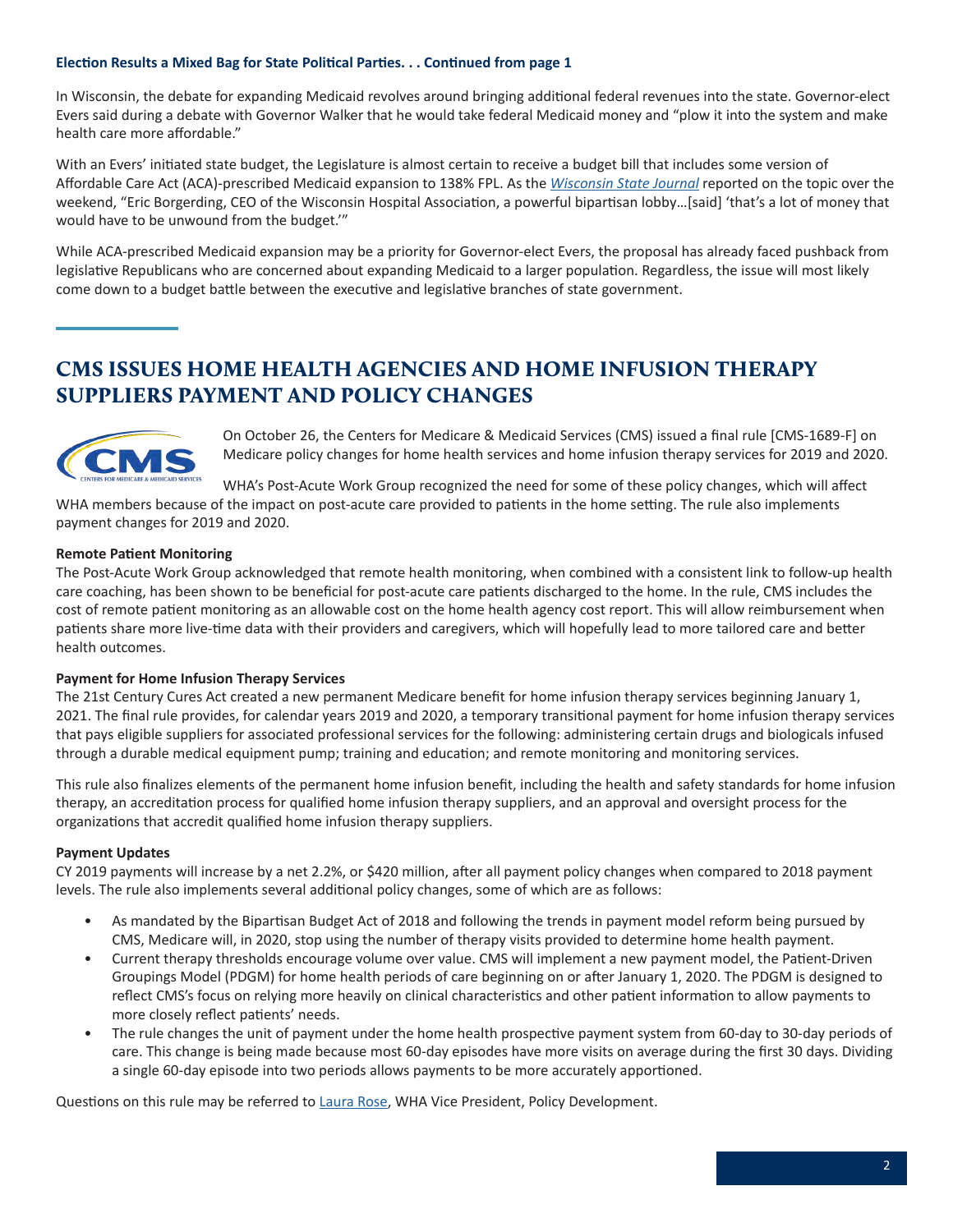# <span id="page-2-0"></span>NURSE STAFFING RATIO MANDATE REJECTED BY VOTERS IN MASSACHUSETTS

### **Dynamic staffing needed to support safe care and high-quality outcomes**

Massachusetts, a state characterized as having a heavy regulatory hand and a significant nursing union presence, rejected a state mandated hospital nurse-to-patient staff ratio during last week's election. [Media coverage](https://www.modernhealthcare.com/article/20181106/NEWS/181109947) of the ballot initiative cited voter concerns regarding the impact on access to health care, particularly in rural communities, as well as the additional health care costs associated with the law—estimated to be between \$676 million to \$949 million per year.

It was estimated Massachusetts hospitals would have had to hire more than 2,000 nurses—with 936 additional registered nurses on night shift alone—provide pay hikes, and purchase new software to track patient acuity.

Higher costs, finding more nurses to comply with staffing mandates, and creating redundant processes to track and report staffing levels were among the challenges at issue. "Mandated staffing ratios would require additional layers of managing, monitoring, and oversight within hospitals and health systems, as well as the state," notes Ann Zenk, WHA Vice President of Workforce and Clinical Practice. "These layers would take resources away from local efforts to provide the staffing and support needed to deliver safe, highquality care to their communities."

In California, the only state with mandated nurse-to-patient ratios, the number of patients per nurse has decreased and the number of worked nursing hours per patient day has increased, but associated improvement in hospital nursing quality and safety indicators could not be demonstrated.

"Delivering high-quality, high-value health care depends on a sufficiently supplied, high-quality and dynamic workforce; a workforce able to create value through innovative best practices and flex to patient need," said WHA President/CEO Eric Borgerding. "I would hate to see a fixed quota system interfere with the flexibility and creativity of Wisconsin's nursing and health care workforce—a workforce that has made the quality of Wisconsin's health care system consistently rank among the best in the nation."

# JOIN A WHA COUNCIL OR COMMITTEE

### **Your opportunity to be involved at the forefront of health care policy issues**

WHA is soliciting appointment requests from WHA members to participate on councils and committees. Now is your opportunity to participate on the WHA councils that identify key policy issues for the membership, as well as make recommendations on positions to the WHA Board.

The following councils and committees are looking for member participation:

- Advocacy Committee
- Council on Finance and Payment
- Council on Public Policy
- Council on Rural Health
- Council on Workforce Development
- WHA Physician Leaders Council

Additional information, including council responsibilities and current member information, is located [here](http://www.wha.org/WisconsinHospitalAssociation/media/WHACommon/PDFs/WHA-Councils-Committee-Descriptions.pdf). To be considered for a WHA council or committee, sign up [online](https://www.surveymonkey.com/r/2019Council). Questions can be directed to [Sherry Collins](mailto:scollins@wha.org), Executive Assistant, at 608-274-1820.

# COMPLIMENTARY WHA MEMBER FORUM: TELEMEDICINE LEGAL ISSUES, DEC. 11

On December 11, WHA is offering a complimentary webinar focused on the laws and rules hospitals and health care systems need to know to develop and implement telehealth programs. This WHA Member Forum, *Telemedicine Legal Issues in Wisconsin and Beyond*, is scheduled for December 11 from 10:00-11:15 AM and [registration is now available](http://www.whareg4.org/Telemed1211/).

During the webinar, Emily Wein, a shareholder with the law firm of Baker Donelson, will discuss state and federal laws and policies that providers should be considering in building virtual care arrangements, including such key topics as reimbursement and billing, licensure and exceptions for peer-to-peer consults, credentialing by proxy, and direct-to-consumer services.

This webinar is designed for telemedicine program managers, chief operating officers, chief nursing officers, chief medical officers, chief information officers, and compliance officers.

This WHA Member Forum is complimentary and open only to WHA hospital and corporate members. Pass along the webinar information and registration link to anyone in your organization who may be interested in attending. Registration questions may be directed to [Kayla Chatterton](mailto:kchatterton@wha.org).